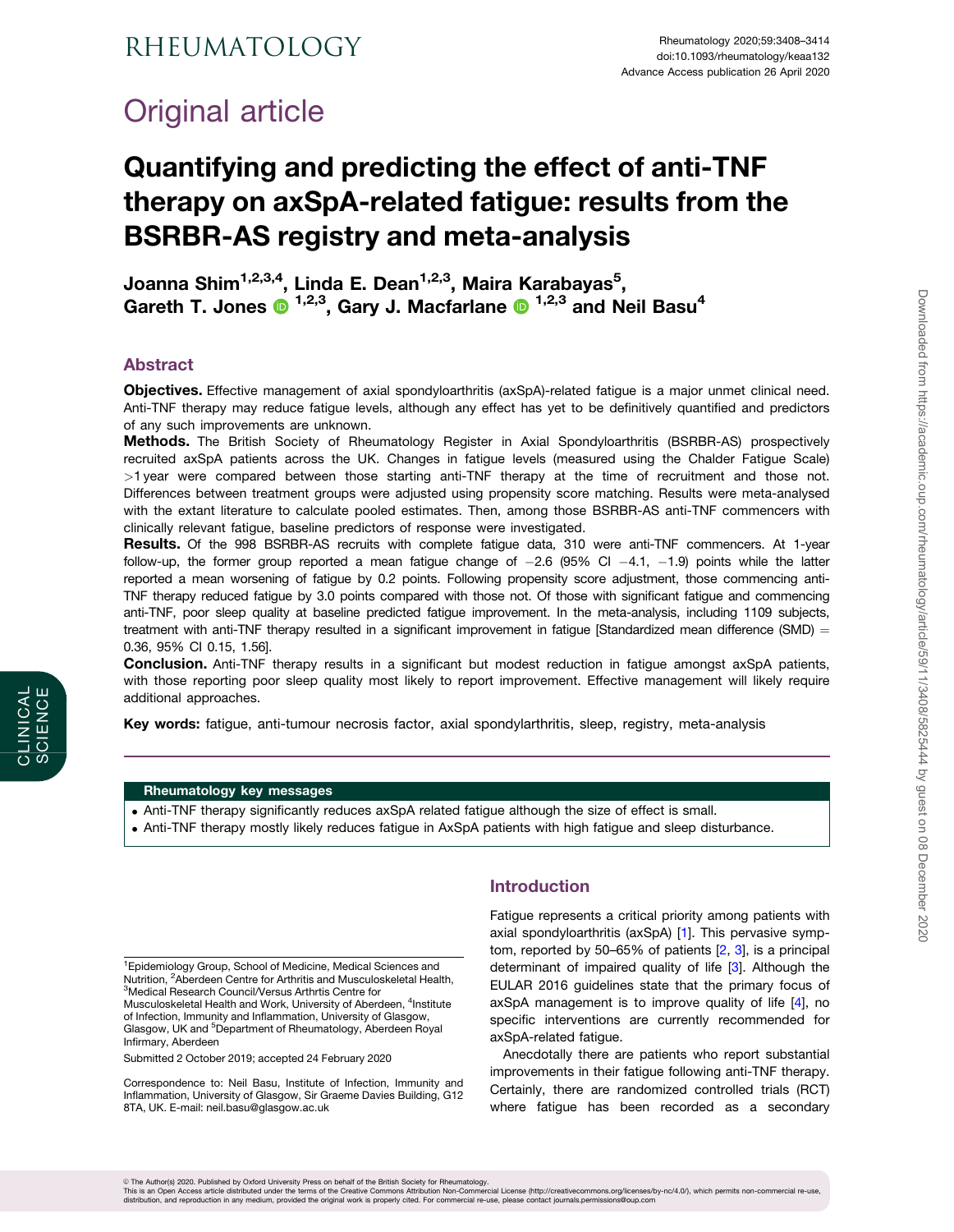<span id="page-1-0"></span>outcome that have reported clinically significant fatigue reductions in comparison to placebo [[5](#page-5-0)]. However, there appears to be considerable variability between studies; for example, Dougados et al. [\[6\]](#page-5-0) failed to identify a significant fatigue benefit in their trial of etanercept. Given the heterogeneous nature of this symptom, it may be that only specific sub-groups of patients experience meaningful reductions in fatigue, although the characteristics of any such groupings have yet to be elucidated.

Using the real-world British Society of Rheumatology Register in Axial Spondyloarthritis (BSRBR-AS) registry, we aimed to quantify the effect of anti-TNF therapy on fatigue among axSpA patients and to then synthesize these findings with existing studies in a meta-analysis. We then sought to characterize those axSpA patients who experienced a meaningful improvement in fatigue following anti-TNF therapy.

## **Methods**

#### BSRBR-AS analysis

Data were obtained from a UK-wide prospective cohort study, the BSRBR-AS. The BSRBR-AS study recruited approximately 2500 patients who met the Assessment of SpondyloArthritis International Society for radiographic or non-radiographic axSpA from 83 centres across the UK between 2012 and 2017. Eligible patients commencing anti-TNF therapy were assigned to the 'biologics' sub-cohort, the remainder to the 'non-biologics' sub-cohort. Detailed methodology of the BSRBR-AS study can be found in the study protocol, which has been published previously [[7](#page-5-0)].

Clinical data were entered into electronic Case Report Forms collected at recruitment, routine clinical visits and at 12-month follow-up. Patients were also invited to complete survey questionnaires that included demographic information, Bath disease assessment indices [\[8\]](#page-5-0), sleep quality [\[9\]](#page-6-0), anxiety/depression [\[10](#page-6-0)] and quality of life [\[11\]](#page-6-0).

For this study, our outcome of interest was fatigue, measured using the Chalder Fatigue Scale (CFS) [[12](#page-6-0)]. This 11-item questionnaire is one of the most commonly employed measures of fatigue. Validated in both general and clinical populations [[13\]](#page-6-0), it examines physical and mental fatigue dimensions. Items are rated on a fourpoint (0-3) Likert scale (0 = 'better than usual',  $1 = 'no$ worse than usual',  $2 = 'w$ orse than usual' and  $3 = 'much$ worse than usual'). The scores are totalled (0–33), with higher scores indicating greater fatigue. A reduction of  $\geq$ 2 is considered clinically important when used to evaluate treatment response [[14](#page-6-0)]. In addition, by dichotomizing individual question responses at the median, a bimodal fatigue score can be generated ranging from 0 to 11 to classify fatigue where >3 is considered to be clinically important [[12](#page-6-0)].

Participants who had completed the fatigue scale at baseline and 12 (3) month follow-up were eligible for this analysis. Analysis was conducted on the June 2017 download of data.

The study complies with the Declaration of Helsinki. Ethical approval was granted by the National Research Ethics Service Committee North East – County Durham and Tees Valley (Research Ethics Committee reference – 11/NE/0374). Appropriate National Health Service (NHS) Research and Development approvals were obtained for each site and inform consent obtained.

In order to quantify the effect of anti-TNF therapy on fatigue in the BSRBR-AS, we examined the change in fatigue between baseline and 12 months for the 'biologic' and 'non-biologic' cohorts using the Likert CFS scale. In observational studies, treatment assignment is not random and large differences in observed covariates are likely to exist between patients who received biologic therapy and patients who did not. This decision to commence biologic therapy is often influenced by patient factors and clinical characteristics such as disease activity. Therefore, a direct comparison of the two clinical cohorts can lead to confounding by indication. To reduce this bias, we carried out propensity score matching, introduced by Rosenbaum and Rubin [[15](#page-6-0)]. A logistic regression model was used to estimate a propensity score modelled by covariates that represented subject characteristics at recruitment (baseline): age, gender, smoking status, disease duration and serum CRP. Therefore, the propensity score is the probability of receiving a treatment conditional on a vector of observed covariates [\[15](#page-6-0)]. After adjusting for observed differences between the biologic and non-biologic sub-cohorts, an independent  $t$ test was used to compare the mean changes in fatigue.

We next examined the mean changes in fatigue between treatment groups among selected patients with clinically significant baseline fatigue (CFS $_{\text{bimodal}} > 3$ ). Regression models were then employed to explore univariate predictors of clinically important fatigue response (change in score  $\geq 2$  on CFS<sub>likert</sub>) among this subgroup of patients. All data analyses were performed using STATA version 14.0 (StataCorp, College Station, TX, USA).

#### Systematic review and meta-analysis

Electronic databases: Ovid MEDLINE, EMBASE, Evidence Based Medicine, and Cochrane Library, were searched up to October 2018. A detailed search strategy can be found in [Supplementary material](https://academic.oup.com/rheumatology/article-lookup/doi/10.1093/rheumatology/keaa132#supplementary-data), available at Rheumatology online. The Preferred Reporting Items for Systematic Reviews and Meta-Analyses statement was used to guide the conduct and reporting of this systematic review and meta-analysis [[16](#page-6-0)].

Inclusion criteria were based on the following:

- . population: adults with axSpA or AS by recognized criteria/clinical diagnosis;
- . study design: observational studies (longitudinal prospective and retrospective studies with follow-up), RCTs and quasi RCTs were included. RCTs compared a biologic with or without a conventional DMARD (csDMARD) against a placebo with or without the same csDMARD; and
- . outcomes: there must be a measure of fatigue reported either before or at the time of commencing biologic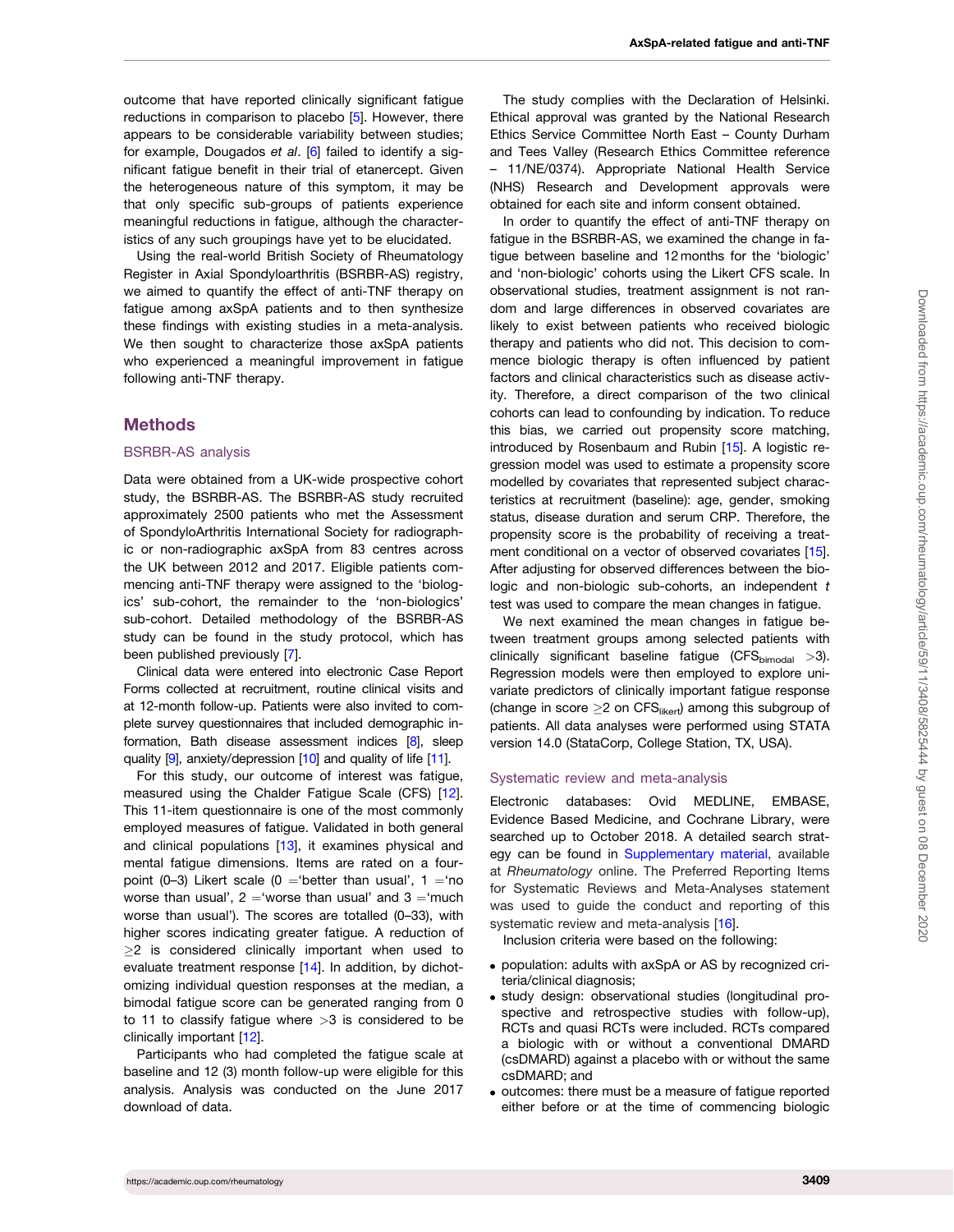treatment and after, that is, quantitative results to allow change in fatigue to be measured.

Potentially eligible abstracts were independently screened by two reviewers (M.K., J.S.) and any disagreements were resolved by discussion. Relevant data from included studies were extracted by M.K. and cross-checked by a second reviewer (J.S.). Where studies were potentially eligible but data presented in the manuscript did not allow for inclusion in the metaanalysis, authors of the study were contacted to request for data.

For continuous outcome variables, the mean difference of change in fatigue parameters was calculated with 95% CIs. Heterogeneity was assessed using the Chi-square statistic. Where there was evidence of moderate-to-high heterogeneity ( $l^2 > 40$ %), results were analysed using a random-effects model.

## **Results**

#### The effect of anti-TNF on fatigue in the BSRBR-AS

Of the 2420 BSRBR-AS subjects, 998 had completed the fatigue questionnaire at both baseline and 12 month follow-up. There were no clinically significant differences between those analyses and those excluded ([Supplementary Table 1](https://academic.oup.com/rheumatology/article-lookup/doi/10.1093/rheumatology/keaa132#supplementary-data), available at Rheumatology online>). Of these, 310 were recruited to the 'biologic cohort' (28% etanercept, 68% adalimumab, 4% certolizumab) and 688 to the 'non-biologic cohort'. Many baseline characteristics of the cohorts were similar (Table 1), although subjects starting anti-TNF therapy were significantly younger (47 vs 54 years) with lower disease duration (9 vs 16 years). They were also more likely to be smokers (21% vs 11%). Average

fatigue levels at study entry were similar between cohorts (3.4 vs 2.7 points). Over the 12-month followup period, 82% of the biologic cohort remained on anti-TNF.

Subjects starting anti-TNF for axSpA reported a 2.6 point reduction of fatigue after 1 year (95% CI  $-4.1$ , -1.9) with no significant differences between agents. In contrast, the non-biologic cohort reported a 0.4-point increase in fatigue. Following propensity score adjustment, the difference  $(-3.0 \text{ points}, 95\% \text{ Cl } -4.1, -1.9)$ was statistically significant [\(Table 2\)](#page-3-0).

### Meta-analysis of anti-TNF effect on axSpA fatigue

The search strategy initially identified 443 manuscripts of which only four (involving 805 participants) met eligibility criteria for inclusion in the meta-analysis (see [Fig. 1\)](#page-3-0). Of these, three were multicentre RCTs and one an observational study, with follow-up ranging between four and 32 weeks (see [Supplementary Table 2](https://academic.oup.com/rheumatology/article-lookup/doi/10.1093/rheumatology/keaa132#supplementary-data), available at Rheumatology online).

Due to a variation in fatigue measures between studies, standardized mean differences were computed. Overall, anti-TNF treated axSpA subjects experienced a small but significant improvement in fatigue in comparison to non-biologically treated axSpA subjects (SMD  $=$ 0.36, 95% CI 0.15, 1.56) [\(Fig. 2](#page-4-0)). A high level of heterogeneity was observed ( $l^2 = 64.5\%$ ).

## Characteristics of fatigue responders in the BSRBR-AS

Within the BSRBR-AS biologics cohort, 205 (66%) subjects reported clinically significant fatigue at baseline. Of these, 139 (68%) experienced a clinically relevant improvement in their fatigue at 1 year. These

TABLE 1 BSRBR-AS study: baseline characteristics of biologic and non-biologic cohorts

| <b>Continuous factors</b>                                            | $(n = 310)$ | Biologic cohort Non-biologic cohort<br>$(n = 688)$ | Difference <sup>a</sup><br>$(95% \text{ CI})$ |
|----------------------------------------------------------------------|-------------|----------------------------------------------------|-----------------------------------------------|
| Male, %                                                              | 67.4        | 70.6                                               | $-3.2$ ( $-9.4$ , 3.1)                        |
| Age (mean), years                                                    | 46.9        | 53.6                                               | $-6.7$ ( $-7.2, -6.2$ )                       |
| Disease duration (mean), years                                       | 9.2         | 15.7                                               | $-6.4(-6.9, -6.0)$                            |
| Current smokers, %                                                   | 20.9        | 10.8                                               | 10.1 (5.0, 15.2)                              |
| Employed, %                                                          | 63.1        | 59.0                                               | $4.1 (-2.4, 10.6)$                            |
| CRP, mg/dL                                                           | 25.3        | 22.8                                               | 2.5(1.4, 3.6)                                 |
| Disease activity-BASDAI [scored 0 (best) to 10 (worst)]              | 6.2         | 3.7                                                | 2.6(2.4, 2.8)                                 |
| Disease activity $-$ ASDAS (higher score $=$ worst disease activity) | 3.6         | 2.5                                                | 1.0(0.9, 1.2)                                 |
| BASFI [scored 0 (best) to 10 (worst)]                                | 6.1         | 3.7                                                | 2.4(2.2, 2.6)                                 |
| BAS-G [scored 0 (best) to 10 (worst)]                                | 7.0         | 3.7                                                | 3.3(3.1, 3.4)                                 |
| Spinal pain [scored 0 (best) to 10 (worst)]                          | 6.1         | 3.2                                                | 2.9(2.7, 3.1)                                 |
| ASQoL [scored 0 (best) to 18 (worst)]                                | 11.6        | 6.0                                                | 5.6(5.3, 5.9)                                 |
| Sleep disturbance [scored 0 (best) to 20 (worst)]                    | 12.8        | 8.6                                                | 4.2(3.9, 4.6)                                 |
| Fatique [scored 0 (best) to 11 (worst)]                              | 3.4         | 2.7                                                | 0.7(0.4, 1.0)                                 |
| Anxiety (HADS) [scored 0 (best) to 21 (worst)]                       | 8.7         | 6.2                                                | 2.5(2.2, 2.8)                                 |
| Depression (HADS) [scored 0 (best) to 21 (worst)]                    | 7.2         | 4.6                                                | 2.7(2.4, 2.9)                                 |

aDifference = biologic-non-biologic cohort. ASDAS: assessment of spondyloarthritis disease activity score; ASQoL: AS quality of life index; VAS: visual analogue scale; HADS: hospital anxiety and depression scales.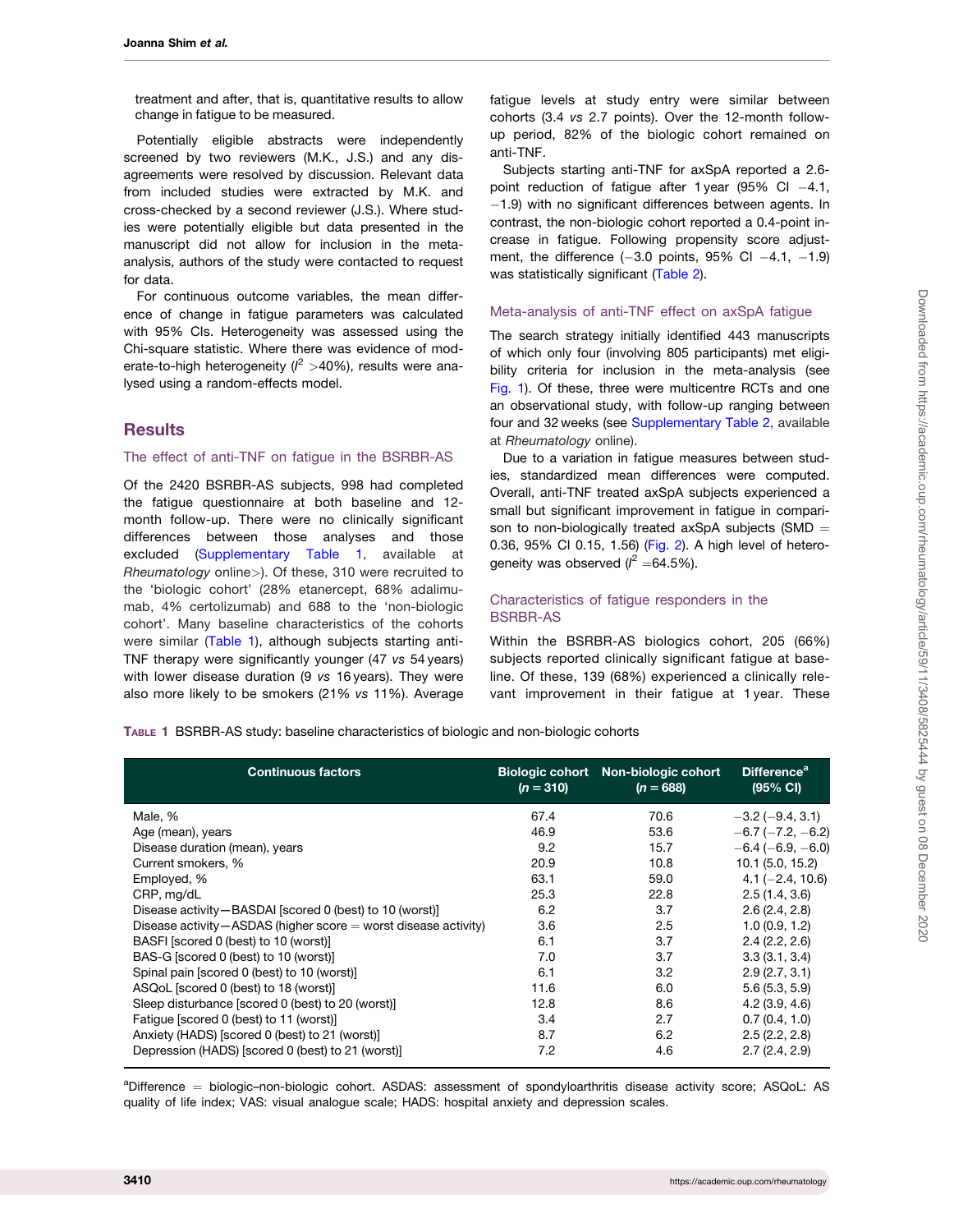#### <span id="page-3-0"></span>TABLE 2 BSRBS-AS study: changes in fatigue between biologic and non-biologic cohort (matched by propensity score)

|                                                                | <b>Biologic</b> | Non-biologic | Mean difference in         |
|----------------------------------------------------------------|-----------------|--------------|----------------------------|
|                                                                | cohort          | cohort       | change (95% CI)            |
| Change in fatigue (whole cohort)                               | $-2.6$          | 0.4          | $-3.0$ ( $-4.1$ , $-1.9$ ) |
| Change in fatique (clinically significant fatique at baseline) | $-4.1$          | $-1.2$       | $-2.8(-4.3,-1.3)$          |

#### Fig. 1 PRISMA flowchart of study selection and inclusion



subjects were significantly more likely to report poor sleep and high fatigue levels at baseline. Baseline CRP was not significantly related to fatigue response ([Table 3](#page-4-0)).

## **Discussion**

Anti-TNF therapy is associated with a significant, albeit small, improvement in fatigue among patients with axSpA. Patients with sleep difficulties appear marginally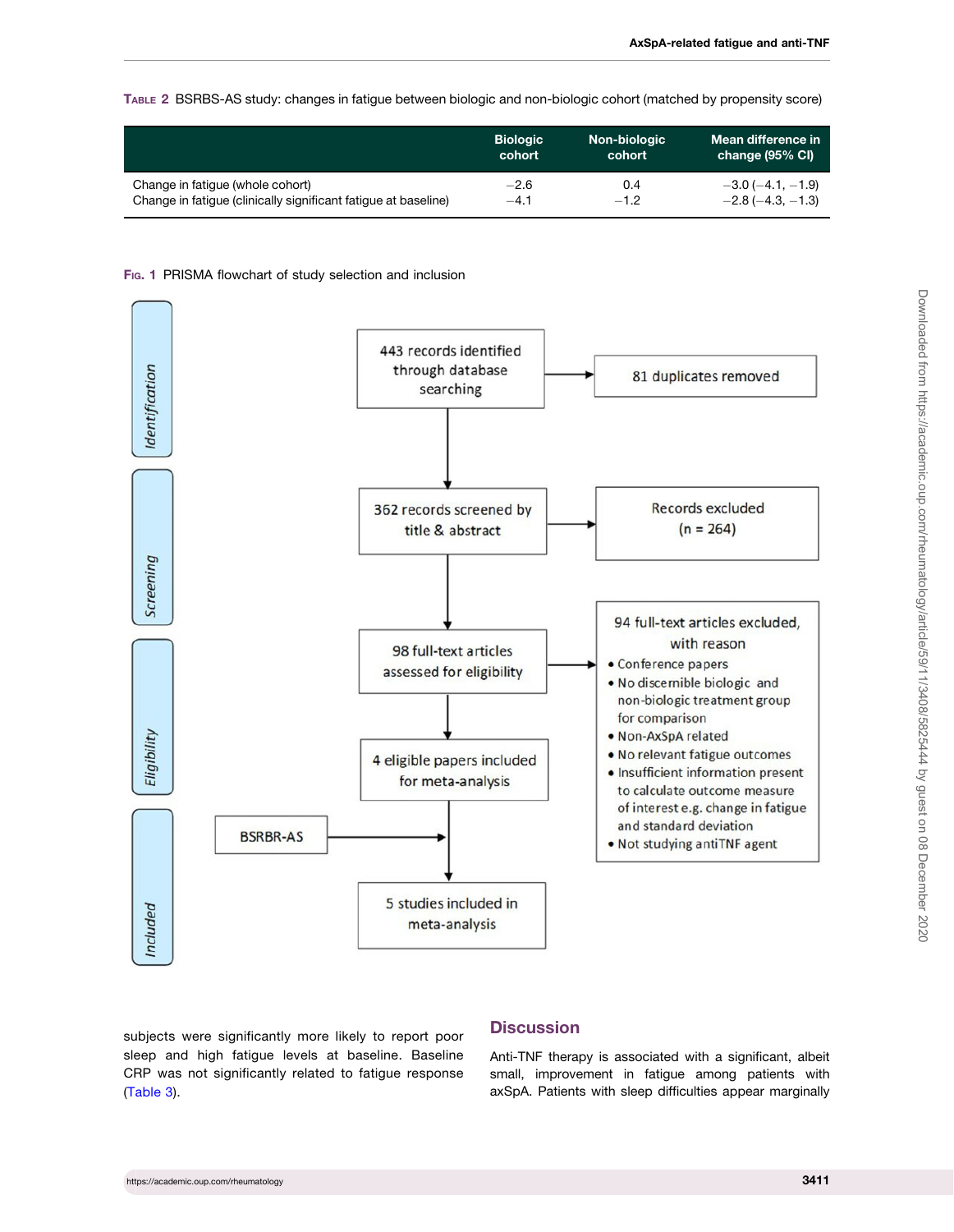<span id="page-4-0"></span>more likely to experience a clinically relevant reduction in fatigue following this intervention.

The precise mechanisms of axSpA-related fatigue are unknown. Biologically, pro-inflammatory cytokines such as  $TNF\alpha$  are implicated in the generation of sickness behaviours – a constellation of body responses to inflammation of which fatigue is salient [[17](#page-6-0)]. However, observational studies have identified multiple associations, implying a multi-factorial origin, with systemic in-flammation not consistently relating to fatigue [[18](#page-6-0), [19\]](#page-6-0). Thus, the observed improvements following anti-TNF therapy may be partly derived indirectly from improvements in pain, sleep disturbance and mental health [[18](#page-6-0)–[20](#page-6-0)].

FIG. 2 Forest plot of fatigue change differences between patients receiving biologics and non-biologics



The modest effect of anti-TNF $\alpha$  on axSpA-related fatigue aligns with a recent uncontrolled observational study that reported general improvements in fatigue scores following treatment with this therapy; however, 80% of patients still experienced severe fatigue at 3 months follow-up [\[21](#page-6-0)]. Therefore, if such a pharmacological approach is to ever be usefully clinically applied for axSpA fatigue, it will have to be directed towards select sub-populations.

In the BSRBR-AS cohort reported here, poor sleep appears to predict fatigue response to anti-TNFa. We speculate that those patients with a combination of fatigue and sleep disturbance identify themselves as maintaining a sickness behaviour-like endotype. Both subjective [\[18,](#page-6-0) [20\]](#page-6-0) and objective polysomnographic measures of sleep quality [[22](#page-6-0)] have previously been related to fatigue in this clinical population. Moreover, there is also accumulating evidence that  $TNF\alpha$  is a key sleep regulatory molecule that mediates both sleep-promoting and inhibitory neural circuits [\[23](#page-6-0)]; indeed, axSpA patients consistently report improvements in their sleep following prescription of anti-TNF $\alpha$  therapy [[24](#page-6-0), [25](#page-6-0)]. While affording some putative biological insights, the prediction effect is modest and so any endotype will likely represent a small, clinically less useful, subgroup.

The similarities in prevalence and impact of fatigue across inflammatory rheumatic diseases have led to the plausible suggestion that pathophysiology is shared. In line with this, the fatigue effect size reported here is comparable to that observed following cytokine targeted

TABLE 3 BSRBR-AS: Univariate factors associated with improvement in fatigue amongst those with clinically significant fatigue at baseline

| <b>Continuous factors</b>                                              | <b>Likelihood of improvement</b><br>Coefficient (95% CI) |
|------------------------------------------------------------------------|----------------------------------------------------------|
| Age                                                                    | $0.01 (-0.02, 0.02)$                                     |
| CRP, mg/l                                                              | $0.002 (-0.004, 0.01)$                                   |
| Disease Activity - BASDAI (no fatigue) [scored 0 (best) to 10 (worst)] | $0.01 (-0.14, 0.16)$                                     |
| Disease Activity – ASDAS (higher score $=$ worst disease activity)     | $0.12 (-0.19, 0.43)$                                     |
| BASFI [scored 0 (best) to 10 (worst)]                                  | $0.02$ (-0.11, 0.15)                                     |
| BAS-G [scored 0 (best) to 10 (worst)]                                  | $0.03 (-0.16, 0.22)$                                     |
| Spinal pain [scored 0 (best) to 10 (worst)]                            | $-0.09$ ( $-0.23$ , 0.04)                                |
| ASQoL [scored 0 (best) to 18 (worst)]                                  | $-0.02$ ( $-0.09$ , 0.06)                                |
| Fatigue [scored 0 (best) to 11 (worst)]                                | $0.16(0.03, 0.30^*)$                                     |
| Sleep disturbance [scored 0 (best) to 20 (worst)]                      | $0.07(0.02, 0.12*)$                                      |
| Anxiety (HADS) [scored 0 (best) to 21 (worst)]                         | $-0.05$ ( $-0.12$ , 0.02)                                |
| Depression (HADS) [scored 0 (best) to 21 (worst)]                      | $-0.01$ ( $-0.09$ , 0.07)                                |
| WPAI_absenteeism (scored as percentage of previous week)               | $0.01 (-0.01, 0.02)$                                     |
| WPAI_presenteeism (scored as percentage of previous week)              | $-0.01$ ( $-0.03, 0.01$ )                                |
| WPAI_work impairment (scored as percentage of previous week)           | $-0.01$ ( $-0.02, 0.01$ )                                |
| WPAI_activity impairment (scored as percentage of previous week)       | $0.001 (-0.01, 0.01)$                                    |
| Dichotomous factors                                                    | Odds ratio (95% CI)                                      |
| Gender (female vs male)                                                | 0.70(0.37, 1.27)                                         |
| Work status (yes vs no)                                                | 1.42 (0.78, 2.59)                                        |
| Job type (mainly physical vs mainly sedentary)                         | 0.48(0.22, 1.06)                                         |
| Concurrent FM (2011 mod. of ACR2010 criteria: yes vs no)               | 0.75(0.22, 2.52)                                         |
|                                                                        |                                                          |

ASQoL: ankylosing spondylitis quality of life index; HADS: hospital anxiety and depression scales; WPAI: work productivity and activity impairment scale.  $*P < 0.05$ .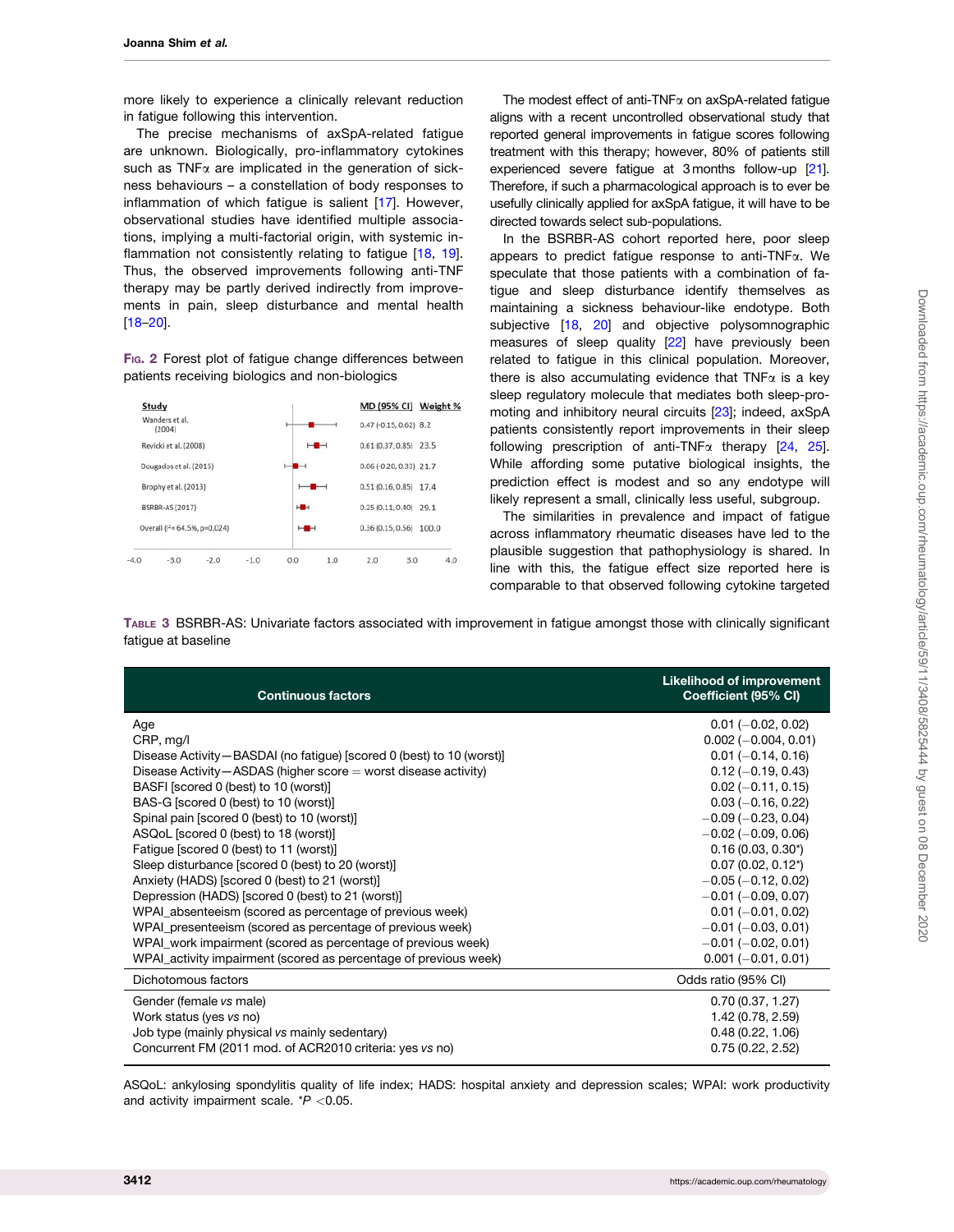<span id="page-5-0"></span>biological therapy in RA [[26\]](#page-6-0) and PsA [\[27](#page-6-0)]. In practical terms, this further supports the future pragmatic delivery of generic rather than disease-specific management approaches.

These data should be interpreted in the context of a number of limitations. First, significant heterogeneity existed between the studies identified within the systematic review. All studies, however, evidenced a positive effect on fatigue and no studies reported a substantial benefit. Secondly, the fatigue outcome measure varied between studies that required the computation of standardized mean differences. Thirdly, assessing outcomes at multiple time points would have been ideal. BSRBR-AS fatigue outcomes were restricted to the 1-year follow-up visit due to inadequate available data at other time points, while follow-up across the other studies ranged between 1 and 24 months. The overall effect is unlikely to be greatly influenced by such variation because anti-TNFa response is generally stable after 3 months [[28](#page-6-0)] and only the small Wanders study restricted follow-up to less than 3 months. A sensitivity analysis excluding this study recorded a similar overall estimate (SMD  $= 0.35, 95\%$  CI 0.12, 0.58). Fourthly, none of the selected studies were primarily designed to evaluate fatigue response in the target population; that is, axSpA patients experiencing important fatigue. Instead only patients with high disease activity were recruited, regardless of fatigue status. We have identified high baseline fatigue as a predictor of response and by corollary would anticipate enhanced anti-TNF effects within this clinically relevant subgroup. Moreover, because it is unlikely that a RCT testing anti-TNF with the primary aim of alleviating fatigue will ever be conducted, the present evidence is likely the best achievable. Fifthly, the high numbers of excluded patients relate to high levels of missing fatigue data in the registry. This may introduce issues of external validity, although no major clinical differences were observed between those included and excluded. Finally, propensity scoring cannot entirely remove concerns regarding confounding by indication. It is, however, reassuring that the BSRBR-AS estimates are positioned in between those extracted from randomized controlled trials.

In summary, although many axSpA patients with active disease appear to experience a clinically meaningful fatigue response following anti-TNF therapy, the size of benefit is modest. These data further emphasize the multi-factorial basis of fatigue in axSpA. TNFa pathways may primarily support the maintenance of fatigue in a specific subgroup of patients. The combination of poor sleep quality and fatigue may distinguish such patients. Future research, primarily designed to investigate fatigue, should seek to better classify this strata. Such an approach will inform a truly personalized medical approach to managing this patient priority.

## Acknowledgements

We are grateful to the staff of the British Society for Rheumatology Biologics Register in Axial Spondyloarthritis register and to the recruiting staff at the clinical centres, details of which are available at: [https://www.abdn.ac.uk/](https://www.abdn.ac.uk/iahs/research/epidemiology/spondyloarthritis.php#panel1011) [iahs/research/epidemiology/spondyloarthritis.php#panel](https://www.abdn.ac.uk/iahs/research/epidemiology/spondyloarthritis.php#panel1011) [1011.](https://www.abdn.ac.uk/iahs/research/epidemiology/spondyloarthritis.php#panel1011)

Funding: This work was supported by the British Society for Rheumatology (BSR) who have funded the BSRBR-AS. The BSR received funding for this from Pfizer, AbbVie and UCB. These companies receive advance copies of manuscripts for comments but have no input in to the topics for analysis in the register nor the work involved in undertaking analysis. Analysis of data was supported by the Versus Arthritis/Medical Research Council Centre for Musculoskeletal Health and Work [grant number 20665].

Disclosure statement: The authors have declared no conflicts of interest.

## Supplementary data

[Supplementary data](https://academic.oup.com/rheumatology/article-lookup/doi/10.1093/rheumatology/keaa132#supplementary-data) are available at Rheumatology online.

## **References**

- [1](#page-0-0) Heiberg T, Lie E, van der Heijde D, Kvien TK. Sleep problems are of higher priority for improvement for patients with ankylosing spondylitis than for patients with other inflammatory arthropathies. Ann Rheum Dis 2011; 70:872–3.
- [2](#page-0-0) Gossec L, Dougados M, D'Agostino MA, Fautrel B. Fatigue in early axial spondyloarthritis. Results from the French DESIR cohort. Joint Bone Spine 2016;83:427–31.
- [3](#page-0-0) van Tubergen A, Coenen J, Landewe R et al. Assessment of fatigue in patients with ankylosing spondylitis: a psychometric analysis. Arthritis Rheum 2002;47:8–16.
- [4](#page-0-0) van der Heijde D, Ramiro S, Landewe R et al. 2016 update of the ASAS-EULAR management recommendations for axial spondyloarthritis. Ann Rheum Dis 2017;76: 978–91.
- [5](#page-1-0) Revicki DA, Luo MP, Wordsworth P et al. Adalimumab reduces pain, fatigue, and stiffness in patients with ankylosing spondylitis: results from the adalimumab trial evaluating long-term safety and efficacy for ankylosing spondylitis (ATLAS). J Rheumatol 2008;35:1346–53.
- [6](#page-1-0) Dougados M, Tsai WC, Saaibi DL et al. Evaluation of health outcomes with etanercept treatment in patients with early nonradiographic axial spondyloarthritis. J Rheumatol 2015;42:1835–41.
- [7](#page-1-0) Macfarlane GJ, Barnish MS, Jones EA et al. The British Society for Rheumatology Biologics Registers in Ankylosing Spondylitis (BSRBR-AS) study: protocol for a prospective cohort study of the long-term safety and quality of life outcomes of biologic treatment. BMC Musculoskelet Disord 2015;16:347.
- [8](#page-1-0) Zochling J. Measures of symptoms and disease status in ankylosing spondylitis: ankylosing Spondylitis Disease Activity Score (ASDAS), Ankylosing Spondylitis Quality of Life Scale (ASQoL), Bath Ankylosing Spondylitis Disease Activity Index (BASDAI), Bath Ankylosing Spondylitis